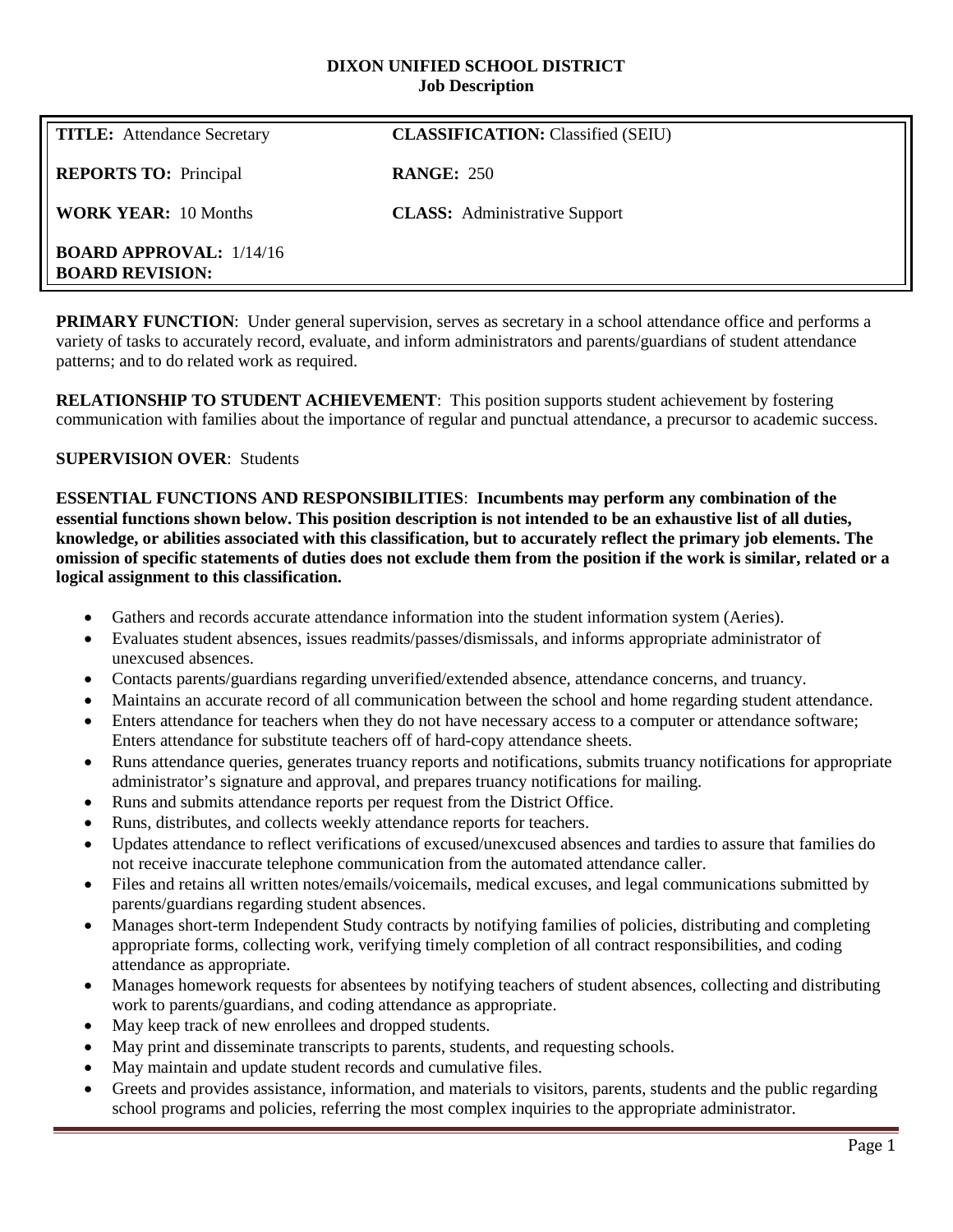- May greet and orient substitute teachers by providing them with necessary information and materials.
- Conducts routine clerical duties such as, composing/compiling/sending correspondence, scheduling appointments, preparing/completing reports/forms, sorting/distributing mail, operating standard office machines, filing documents, answering/screening/directing telephone calls, etc.
- May assist the Office Coordinator and other administrative support staff in the performance of their duties.
- Assists administrative personnel and/or designees in the performance of their functions and responsibilities.
- Assigns work to and oversees the performance of student office aides.
- Monitors the behavior of students in the office waiting area and refers them to the appropriate administrator as necessary.
- Administers first aid and routine care to pupils in the absence of a school nurse and contacts parents, professional help, and/or emergency response personnel when appropriate; completes and submits accident reports.
- Cares for, supervises, controls, and protects students in a manner commensurate to assigned duties and responsibilities.
- Completes other reasonable duties as assigned.

# **TRAINING, EDUCATION, AND EXPERIENCE:**

- High school diploma or the equivalent.
- Community college and/or vocational training certificate highly preferred.
- One year experience in clerical/office work OR an equivalent combination of experience and education from which comparable knowledge, skills, and abilities have been achieved.
- Bilingual in English and Spanish highly desirable.
- Prior experience working in a public school setting preferred.

# **LICENSES AND OTHER REQUIREMENTS:**

- Fingerprint/criminal justice clearance.
- Possession of a negative TB risk assessment certificate and, if risk factors are identified, a negative TB examination, that is no more than 60 days old and renewable at least once every four years.
- CPR and first aid certification required and offered by the District yearly.

# **KNOWLEDGE AND ABILITIES: The following outline of essential knowledge, abilities, and physical requirements is not exhaustive and may be supplemented as necessary in accordance of the job.**

KNOWLEDGE OF\*:

- Modern office practices and procedures.
- Correct English usage, composition, grammar, spelling, and punctuation.
- Basic mathematical skills.
- Computer procedures, software, and applications.

#### ABILITY TO\*:

- Operate a computer to input, update, and access a variety of records, information, and data.
- Operate a computer to generate queries, reports, lists, and summaries.
- Use District software such as the student information system (Aeries).
- Read, learn, interpret, and make minor decisions in accordance with District and school policies, programs, mission, and vision.
- Establish priorities to plan and schedule work.
- Perform a variety of routine clerical duties such as, developing and maintaining organizational systems, composing correspondence, and operating standard office machines.
- Demonstrate proficiency in keyboarding and typing.
- Analyze situations and suggest appropriate action(s).
- Maintain confidentiality of privileged information obtained in the course of work.
- Exercise caution and comply with health and safety regulations.